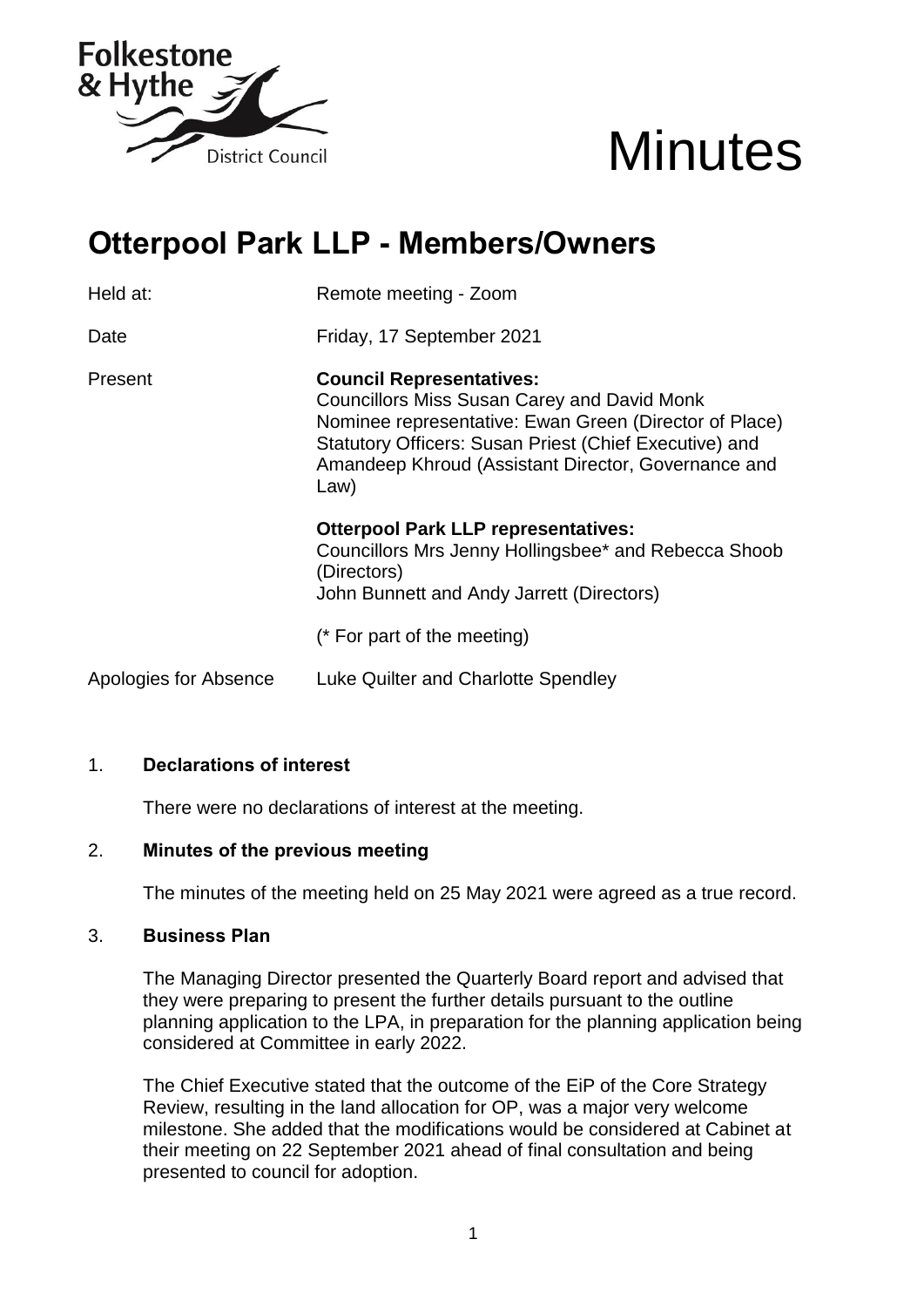The Managing Director than gave a detailed update with regard to progress made towards land assembly and strengthening the LLP team. He also reported the latest progress with regard to the Department for Transport and Highways England.

A full discussion took place in relation to market testing and developer interest. It was agreed that an update would be provided at the next meeting.

## 4. **Finance and resourcing**

The audited statement of accounts were agreed.

#### 5. **Governance Framework**

(a) Strategic Land Agreement and Funding Agreement(s)

The Director of Place gave an update with regard to the Strategic Land Agreement and Funding Agreement. He advised that good progress had been made. The SLA (including a Phased Delivery Strategy to guide land disposal) was in the final stages of it being agreed, and likely to be completed by the end of September.

(b) Member's Agreement

The Assistant Director of Governance and Law gave a presentation which set out the main aspects of the report planned for Cabinet in October 2021. The Chief Executive reassured members that regular officer meetings were being held with the LLP, to ensure close working relationships.

(c) LLP Operational Policies

The Managing Director advised that the LLP operational policies had also been finalised.

## 6. **Strategic Risk Register**

The risk register was reviewed for movements, mitigation actions, and the addition of any new risks. The Managing Director advised that the waste water treatment risk had been downgraded from red to amber, as various matters relating to land acquisition had been agreed, and board approval had been given to appoint a provider to deliver an appropriate solution. This was noted as a welcome development in delivering the project.

## 7. **Any other business**